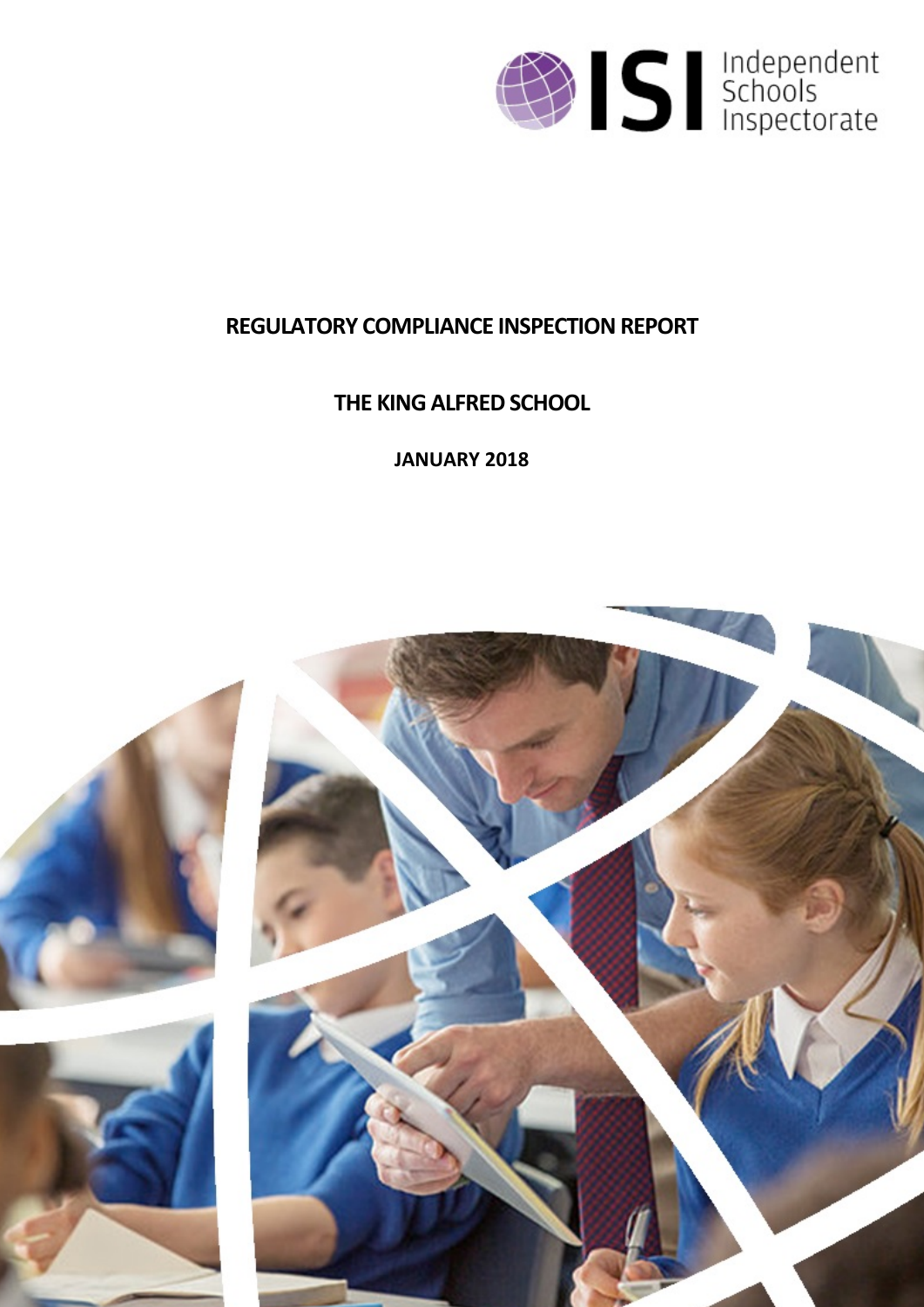# <span id="page-1-0"></span>**CONTENTS**

| <b>CONTENTS</b> |                                                                      |                |
|-----------------|----------------------------------------------------------------------|----------------|
|                 | <b>SCHOOL'S DETAILS</b>                                              | 3              |
| 1.              | <b>BACKGROUND INFORMATION</b>                                        | 4              |
|                 | About the school                                                     | 4              |
|                 | What the school seeks to do                                          | 4              |
|                 | About the pupils                                                     | $\overline{a}$ |
| 2.              | <b>REGULATORY COMPLIANCE INSPECTION</b>                              | 5              |
|                 | Preface                                                              | 5              |
|                 | <b>Key findings</b>                                                  | 6              |
|                 | PART 1 - Quality of education provided                               | 6              |
|                 | PART 2 - Spiritual, moral, social and cultural development of pupils | 6              |
|                 | PART 3 – Welfare, health and safety of pupils                        | 6              |
|                 | PART 4 – Suitability of staff, supply staff, and proprietors         | 6              |
|                 | PART 5 - Premises of and accommodation at schools                    | 7              |
|                 | <b>PART 6 - Provision of information</b>                             | 7              |
|                 | PART 7 - Manner in which complaints are handled                      | 7              |
|                 | PART 8 - Quality of leadership in and management of schools          | 7              |
| 3.              | <b>INSPECTION EVIDENCE</b>                                           | 8              |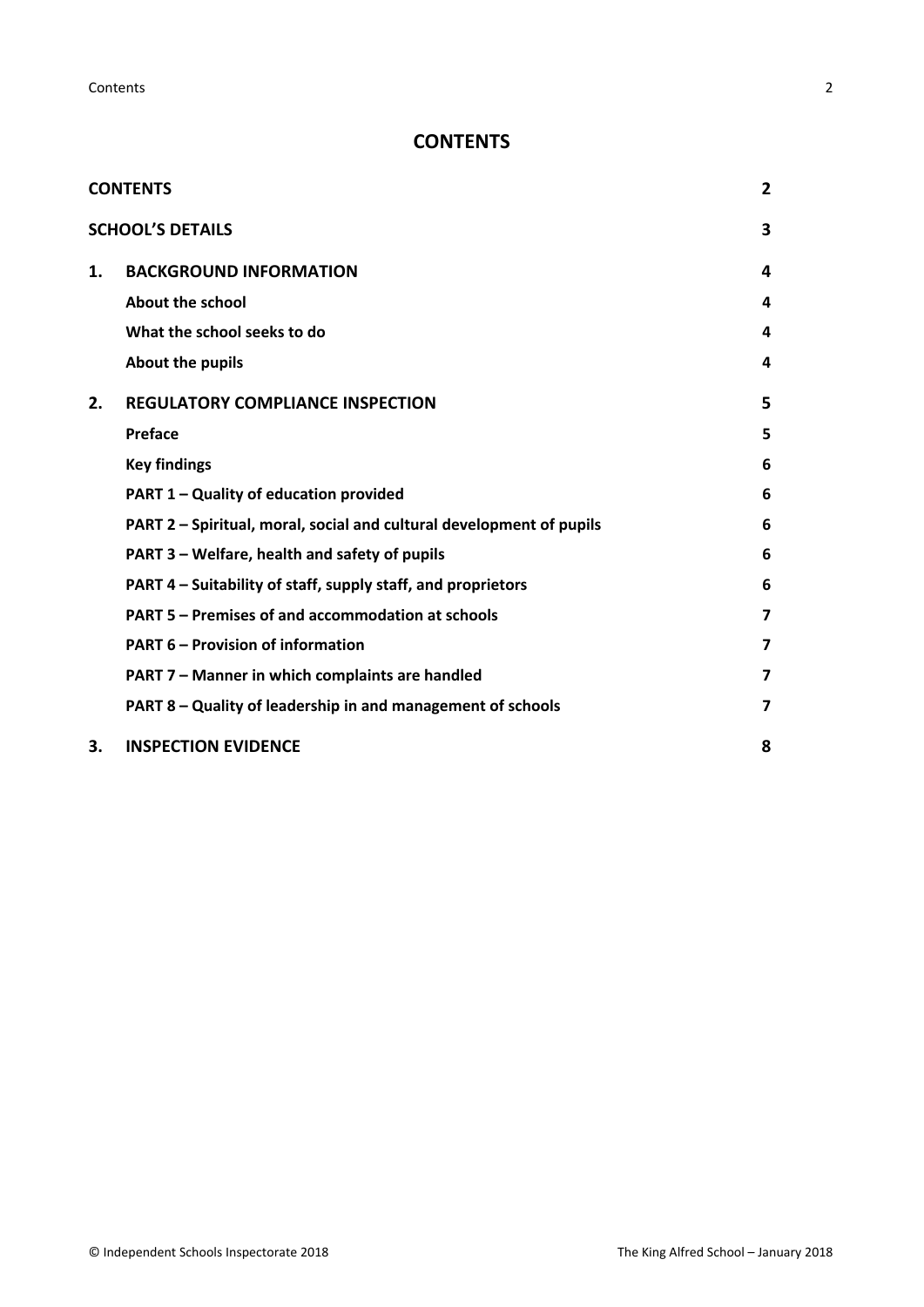# <span id="page-2-0"></span>**SCHOOL'S DETAILS**

| <b>School</b>                                    | The King Alfred School                                                                 |     |                   |     |
|--------------------------------------------------|----------------------------------------------------------------------------------------|-----|-------------------|-----|
| <b>DfE</b> number                                | 302/6004                                                                               |     |                   |     |
| <b>Registered charity number</b>                 | 312590                                                                                 |     |                   |     |
| <b>Address</b>                                   | The King Alfred School<br>Manor Wood<br>149 North End Road<br>London<br><b>NW117HY</b> |     |                   |     |
| <b>Telephone number</b><br>020 84575200          |                                                                                        |     |                   |     |
| <b>Email address</b>                             | kas@kingalfred.org.uk                                                                  |     |                   |     |
| Mr Robert Lobatto<br>Head                        |                                                                                        |     |                   |     |
| <b>Chair of governors</b>                        | Mrs Annabel Cody                                                                       |     |                   |     |
| Age range                                        | 4 to 18                                                                                |     |                   |     |
| Number of pupils on roll                         | 646                                                                                    |     |                   |     |
|                                                  | <b>Boys</b>                                                                            | 329 | Girls             | 317 |
|                                                  | Day pupils                                                                             | 646 |                   |     |
|                                                  | <b>EYFS</b>                                                                            | 38  | <b>Juniors</b>    | 258 |
|                                                  | <b>Seniors</b>                                                                         | 246 | <b>Sixth Form</b> | 104 |
| <b>Inspection dates</b><br>10 to 11 January 2018 |                                                                                        |     |                   |     |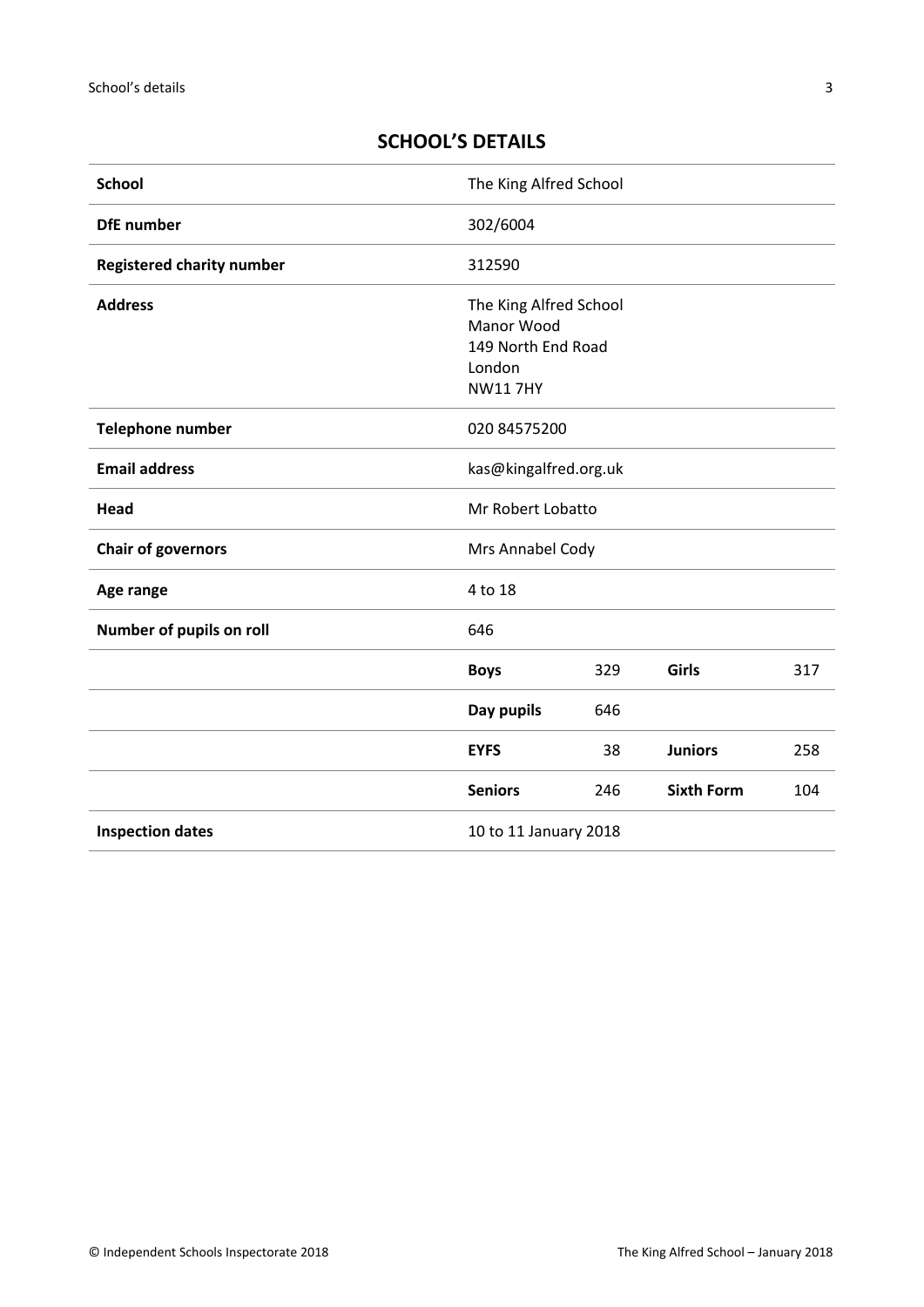# <span id="page-3-0"></span>**1. BACKGROUND INFORMATION**

#### <span id="page-3-1"></span>**About the school**

1.1 The King Alfred School is a co-educational day school for pupils from the ages of 4 to 18 situated on the edge of Hampstead Heath in north west London. It was founded by parents as a 'rational' school in 1898 with the belief that boys and girls should be educated together in a secular environment that encouraged learning for its own sake. The school occupies two sites that are immediately across the road from one another. It is owned by The King Alfred School Society and run as a charitable trust, administered by a board of governors known as Council, whose members are drawn from the Society and are parents of current or former pupils.

## <span id="page-3-2"></span>**What the school seeks to do**

1.2 The school aims to maximise the potential of each pupil by providing an outstanding educational experience and seeks to provide a happy compassionate environment in which the personal development of each pupil is held in equal regard to academic progress. A distinctive feature is the school's informality typified by the absence of school uniform, the use of first names and as few rules as possible.

#### <span id="page-3-3"></span>**About the pupils**

1.3 The majority of the pupils come from families with artistic, professional or business backgrounds and live within a ten-mile radius of the school. The ability profile of the upper school is above average. The number of pupils identified by the school as requiring support for special educational needs and/or disabilities (SEND) is 135. Most have dyslexia, sometimes accompanied by other needs such as information processing. One pupil has a statement of special educational needs and four have an education, health and care (EHC) plan. Eighty-four pupils have English as an additional language (EAL) most of whom function strongly in two languages at home.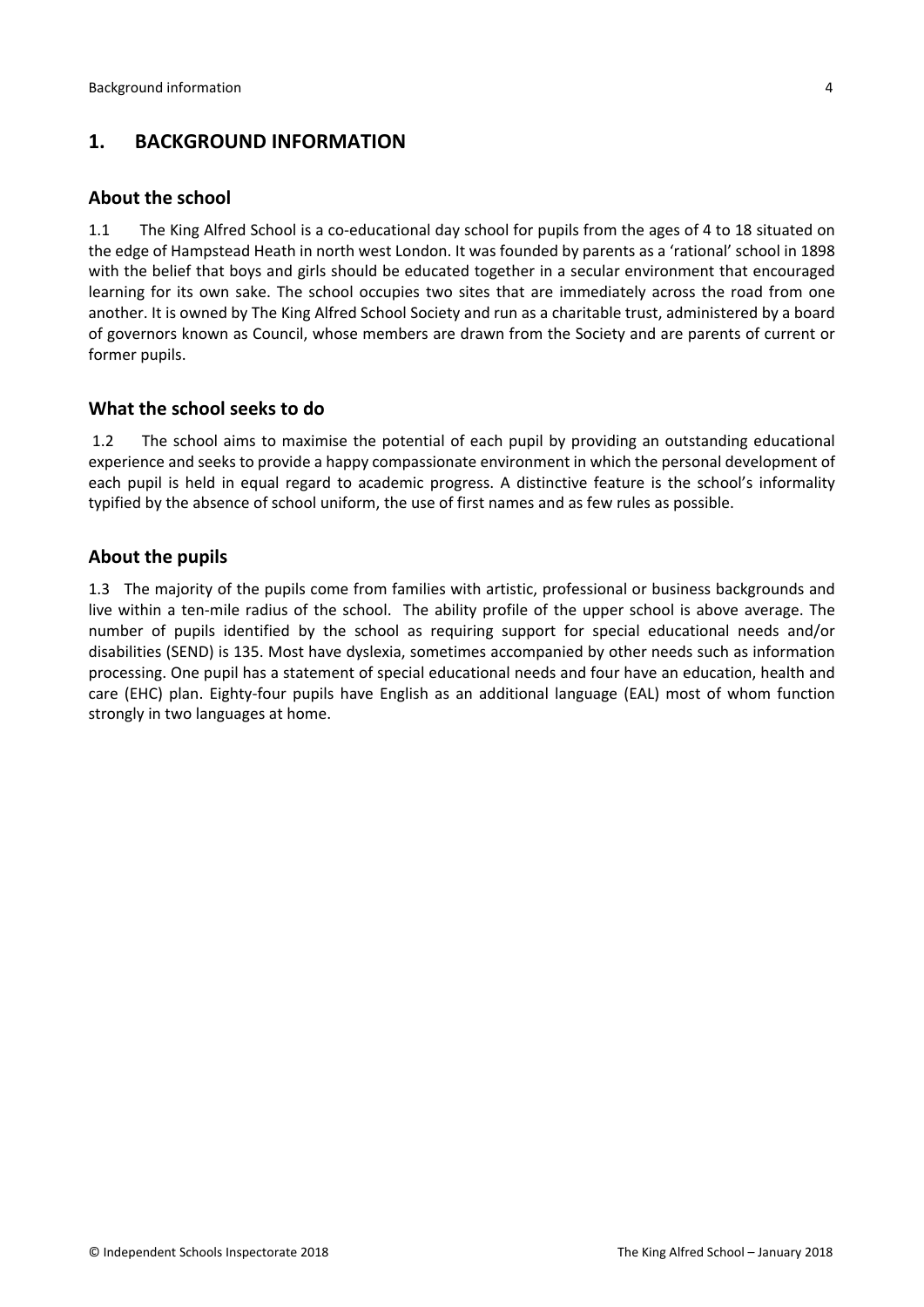# <span id="page-4-0"></span>**2. REGULATORY COMPLIANCE INSPECTION**

# <span id="page-4-1"></span>**Preface**

The registration authority for independent schools is the Department for Education (DfE), which directs inspection according to a specified frequency or at any time where the DfE has particular concerns about a school. The Independent Schools Inspectorate (ISI) is the body approved by the Secretary of State for the purpose of inspecting schools which are, or whose heads are, in membership of the associations which form the Independent Schools Council (ISC) and reporting on the extent to which they meet the Independent School Standards ('the standards') in the Schedule to the Education (Independent School Standards) Regulations 2014. Accordingly, inspection records whether the school meets each of these standards, which are arranged in eight Parts, each of which is divided into separate paragraphs. The inspection of schools that have early years settings not requiring registration similarly records whether the school complies with key provisions of the Early Years Foundation Stage statutory framework, and for registered settings the full range of the Early Years Foundation Stage provisions is considered. Additionally, the inspection reports on the school's accessibility plan under Schedule 10 of the Equality Act 2010 and the ban on corporal punishment under section 548 of the Education Act 1996. It comments on the progress made by the school in meeting the compliance action points set out in the school's most recent statutory inspection.

All association independent schools will have an inspection within three yearsfrom April 2016, in accordance with the Framework and DfE requirements. The inspection may be of COMPLIANCE ONLY or a combined inspection of EDUCATIONAL QUALITY AND COMPLIANCE depending on a number of factors, including findings from their most recent inspection. Schools judged not to meet the standards, may also be subject to a progress monitoring visit before their next routine inspection. The progress monitoring visit will judge whether the school has taken the necessary action to meet any un-met standards identified at their previous inspection.

The inspection was also carried out under the arrangements of the ISC Associations for the maintenance and improvement of the quality of their membership.

**This is a COMPLIANCE ONLY inspection and as such reports only on the school's compliance with the standards.** The standards represent minimum requirements and judgements are given either as **met** or as **not met**. All schools are required to meet all the standards applicable to them. Where the minimum requirements are not met, this is clearly indicated in the relevant section of the report and the school is required to take the actions specified.

Inspections do not include matters that are outside of the regulatory framework described above, such as: an exhaustive health and safety audit; compliance with data protection requirements; an in-depth examination of the structural condition of the school, its services or other physical features; contractual arrangements with parents; an investigation of the financial viability of the school or its accounting procedures.

Inspectors may be aware of individual safeguarding concerns, allegations and complaints as part of the inspection process. Such matters will not usually be referred to specifically in published reports in this document but will have been considered by the team in reaching its judgements.

Links to the full regulations and requirements can be found here: The Education [\(Independent](http://www.legislation.gov.uk/uksi/2014/3283/contents/made) School Standards) [Regulations](http://www.legislation.gov.uk/uksi/2014/3283/contents/made) 2014 Early Years Foundation Stage Statutory [Framework.](https://www.gov.uk/government/publications/early-years-foundation-stage-framework--2)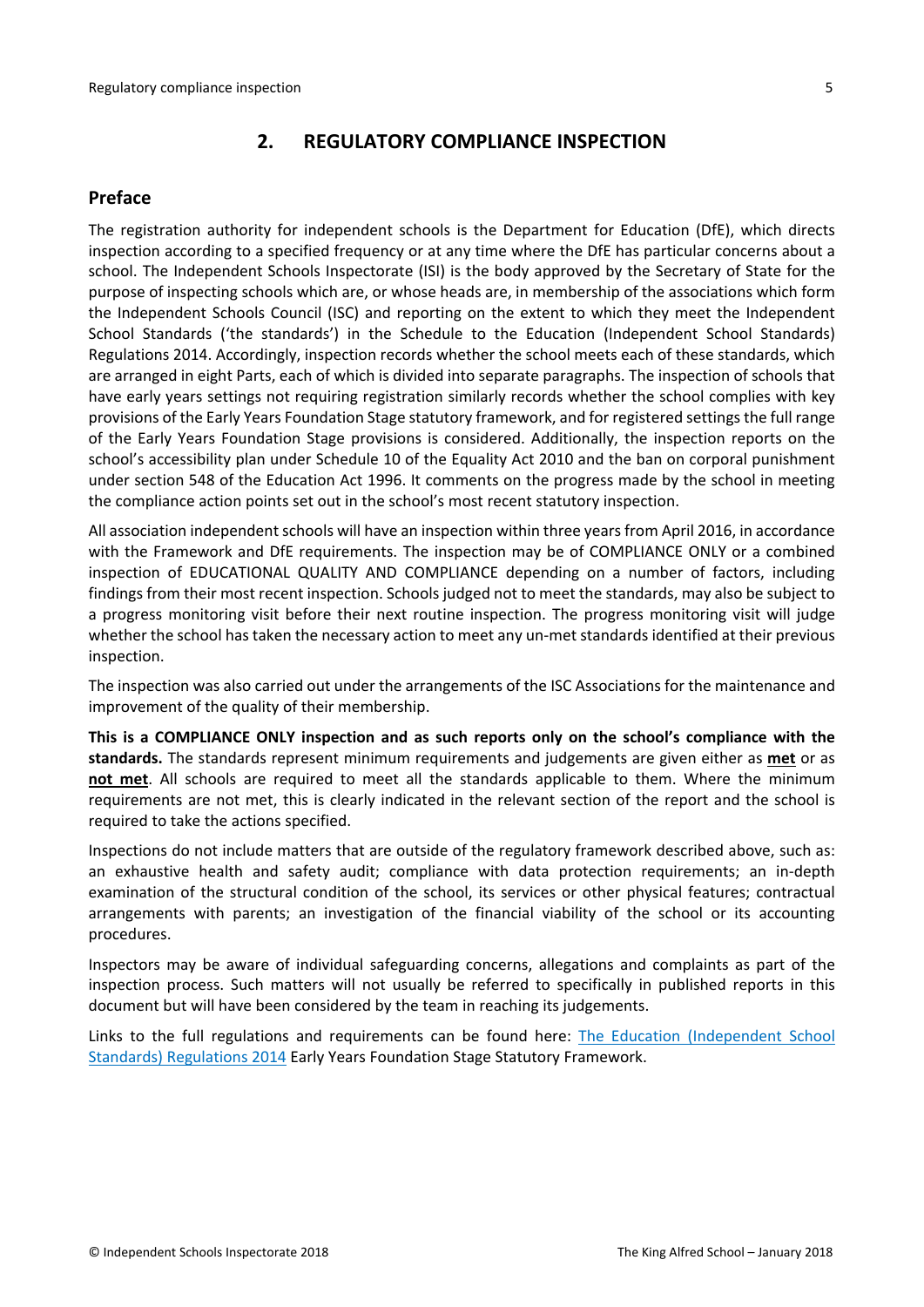## <span id="page-5-0"></span>**Key findings**

2.1 The school meets the standards in the schedule to the Education (Independent School Standards) Regulations 2014 and relevant requirements of the statutory framework for the Early Years Foundation Stage, and associated requirements, and no further action is required as a result of this inspection.

# <span id="page-5-1"></span>**PART 1 – Quality of education provided**

- 2.2 In the junior school, the school uses its own framework to determine attainment, instead of the national framework.
- 2.3 At GCSE in the years 2014 to 2015, performance has been above the national average for maintained schools. At IGCSE in the years 2014 to 2015, performance has been higher than worldwide norms.
- 2.4 In the sixth form, A-level results in the years 2014 to 2015 have been above the national average for sixth formers in maintained schools.
- 2.5 The curriculum is documented, supported by appropriate plans and schemes of work for the pupils and covers the required breadth of material. The teaching enables pupils to make good progress, encompasses effective behaviour management and is supported by suitable resources. A suitable framework for the assessment of pupils' performance is in place.
- **2.6 The standards relating to the quality of education [paragraphs 1–4] are met.**

## <span id="page-5-2"></span>**PART 2 – Spiritual, moral, social and cultural development of pupils**

- 2.7 Principles and values are actively promoted which facilitate the personal development of pupils as responsible, tolerant, law-abiding citizens.
- **2.8 The standard relating to spiritual, moral, social and cultural development [paragraph 5] is met.**

## <span id="page-5-3"></span>**PART 3 – Welfare, health and safety of pupils**

- 2.9 Arrangements are made to safeguard and promote the welfare of pupils by means that pay due regard to current statutory guidance; good behaviour is promoted; bullying is prevented so far as reasonably practicable; health and safety requirements are met, including those relating to fire safety; provision is made for first aid. Pupils are properly supervised; admission and attendance registers are maintained, as required, and there is a strategic approach to risk assessment. A disability access plan is in place.
- **2.10 The standardsrelating to welfare, health and safety [paragraphs 6–16], the requirement of Schedule 10 of the Equality Act 2010, [and] the ban on corporal punishment under section 548 of the Education Act 1996 are met.**

## <span id="page-5-4"></span>**PART 4 – Suitability of staff, supply staff, and proprietors**

- 2.11 The school makes appropriate checks to ensure the suitability of staff, supply staff, and proprietors and a register is kept as required.
- **2.12 The standards relating to the suitability of those in contact with pupils at the school [paragraphs 17–21] are met.**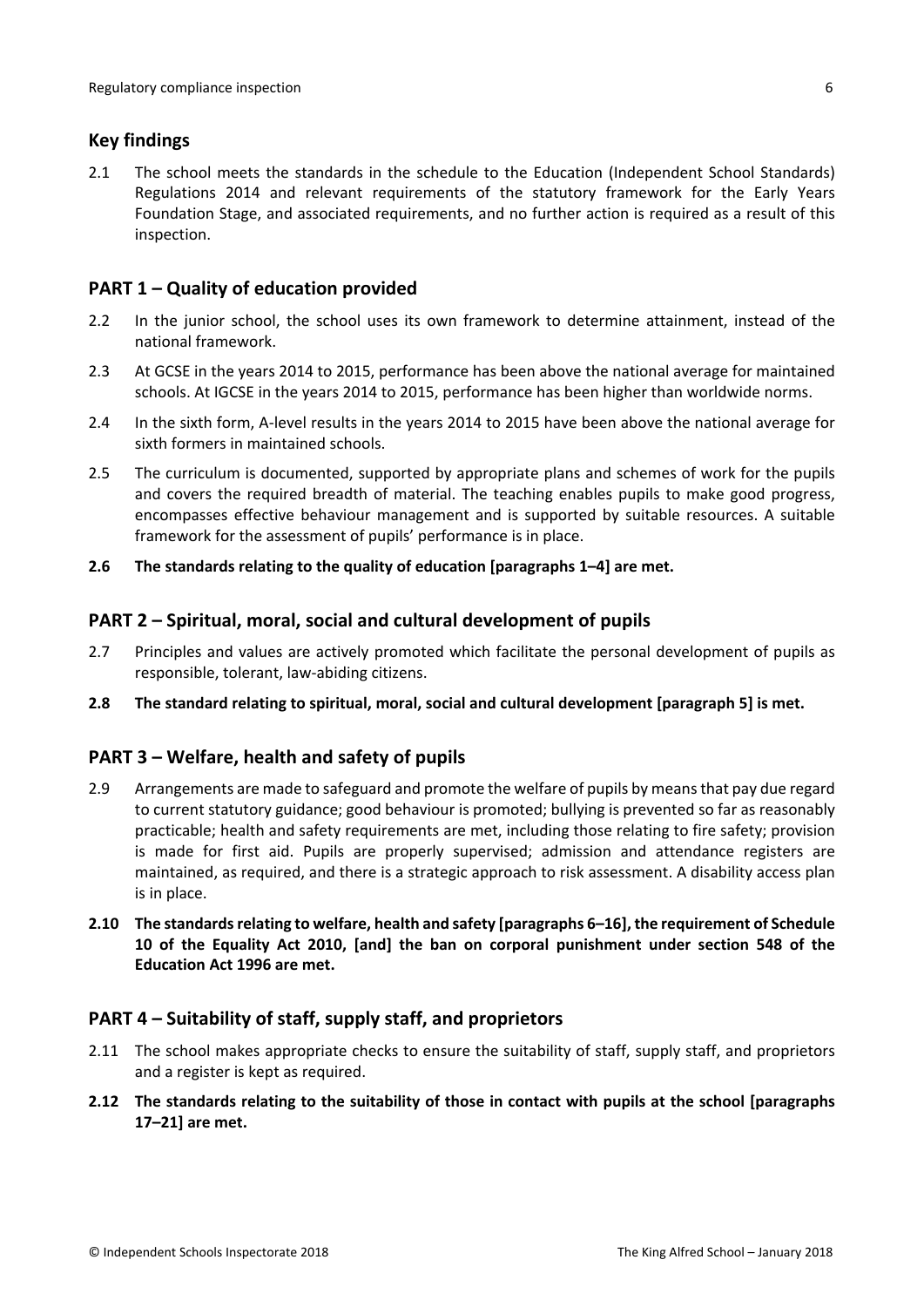## <span id="page-6-0"></span>**PART 5 – Premises of and accommodation at schools**

2.13 Suitable toilet, changing and showering facilities for pupils and appropriate accommodation for their medical and therapy needs are provided. The premises are maintained to a standard commensurate with health and safety; acoustics and lighting are appropriate; water provision is adequate. Suitable outdoor space is provided for physical education and outdoor play.

#### **2.14 The standards relating to the premises and accommodation [paragraphs 22–31] are met.**

## <span id="page-6-1"></span>**PART 6 – Provision of information**

2.15 A range of information is variously published, provided or made available to parents, inspectors and the Department for Education. These include details about the proprietor, the ethos of the school and the curriculum, and of the school's arrangements for admission, behaviour and exclusions, bullying, health and safety, first aid, details of the complaints procedure, and the number of complaints registered under the formal procedure during the preceding school year, and the provision for those with education, health and care plans or English as an additional language. They also include particulars of the school's academic performance during the preceding school year, and its results in public examinations, inspection reports and (for parents only) a report at least annually of their own child's progress. The safeguarding policy is posted on the school's website.

#### **2.16 The standard relating to the provision of information [paragraph 32] is met.**

## <span id="page-6-2"></span>**PART 7 – Manner in which complaints are handled**

- 2.17 Parental complaints, if any, are handled effectively through a three-stage process, (informal, formal and a hearing before a panel of three, one of whom is independent of the school). Each stage has clear time scales, and at the third stage the panel can make findings and recommendations which are communicated to the complainant. Records are kept appropriately, including of any action taken, whether or not a complaint is successful.
- **2.18 The standard relating to the handling of complaints [paragraph 33] is met.**

## <span id="page-6-3"></span>**PART 8 – Quality of leadership in and management of schools**

2.19 The proprietor ensures that the leadership and management demonstrate good skills and knowledge, and fulfil their responsibilities effectively, so that the other standards are consistently met and they actively promote the well-being of the pupils.

#### **2.20 The standard relating to leadership and management of the school [paragraph 34] is met.**